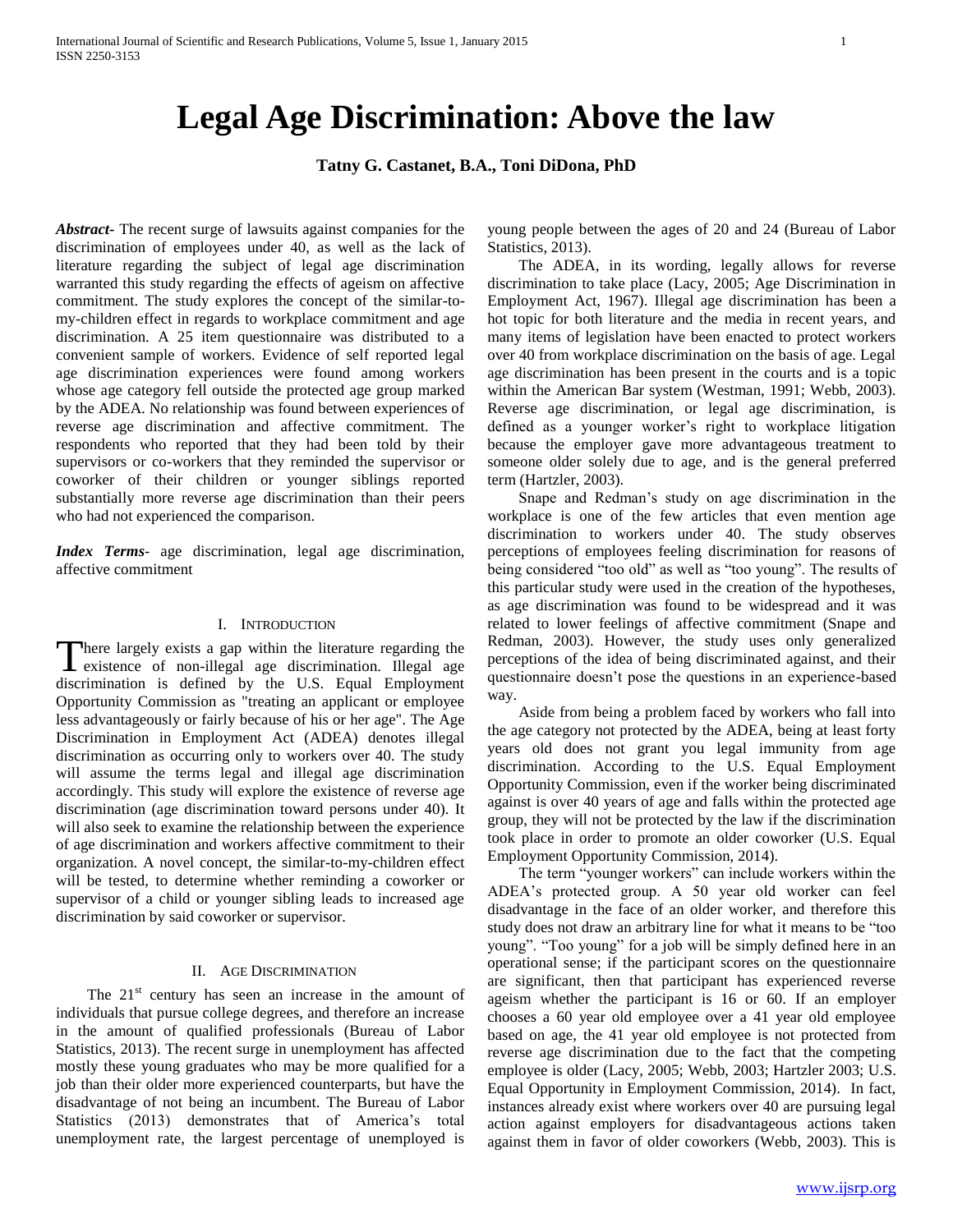blurring the line in what it means to be discriminated against, and it is clear that the ADEA's distinctions are not sufficient in the workplace arena of this century.

# **Affective Commitment**

 Of Meyer and Allen's three components of organizational commitment, this study will focus solely on affective commitment. Affective commitment is associated with positive experiences in the workplace, and negative experiences regarding work in general lead to low affective commitment (Meyer and Allen, 1993). Positive intergroup and specifically intergenerational contact has been shown to lead to less stereotyping behavior, and associated with higher levels of commitment (Iweins et al., 2013). This contact also led to less negative perceptions of older workers specifically, but it can be assumed that it led to more positive perceptions of everyone in the group, including the younger members.

 Having these negative opinions of coworkers creates negative experiences in the workplace, which lead to lowered affective commitment (Meyer and Allen, 1991, 1993; Iweins et al., 2013). Affective commitment is also associated with feelings of loyalty toward a company or organization, and turnover is related directly to low rates of affective commitment (Meyer and Allen, 1991). In general, having workers with high affective commitment is imperative in decreasing turnover and in promoting a workplace that others want to work in, and age discrimination (a negative work experience) staunches this (Rhoades et al., 2001).

 Because the experience of ageism creates a negative workplace experience, it can be determined that intentional experiences of ageism can be similar to having experienced bullying. Bullying is defined as any behavior in the workplace that is violent in a physical and non-physical way, including offending or ostracizing the victim (Hoel et al., 1991). Bullying in the workplace also correlates with lower affective commitment, as well as being related to satisfaction with supervisors as well as with coworkers (McCormak et al., 2006) For this reason, it is hypothesized that affective commitment will decrease, as the perception of ageism increases.

#### **Similar-to-my-children effect**

 Rand's similar-to-me effect(1975) has appeared in a multitude of studies since its original appearance. This effect/bias generalizes that the more similar to the rater a person is perceived, the higher they will be rated (Rand and Wexley, 1975). This is important in hiring situations where managers may inadvertently encourage groupthink by only hiring employees that are similar in race or ethnic background to themselves.

 Each rater constructs a self-concept of themselves that may or may not be accurate, and pins this self-concept against others. Bias and disadvantage occurs when the rater creates a selfconcept about the ratee, and judges the ratee in a manner that is considered disadvantageous to the ratee or to others (Sears and Rowe, 2003). Similarly, the ratee is posited against an ideal image that the rater may have of the person he/she expects would perform best in the job, and this can be disadvantageous if that person is considered too young or doesn't match that arbitrary ideal.

 The creation of a self-concept for a person other than oneself can lead to judgments about that person's worth in the workplace context. Young people in the media exert a negative bias on young people in the workplace, and we have termed this bias, in accordance with Rand's similar-to-me effect, the similar to my children bias. Drawing from Rand (1975) and popular media sources on the internet as well as a plethora of anecdotal evidence, we propose that a bias exists between young people and their older supervisors that prevent them from advancing as quickly as older workers on the job. If the supervisor in charge of including other workers in a project or determining a promotion from a pool of workers believes an individual to be similar to their own children/siblings or even a young media personality that they entertain a schema about, it can be disadvantageous for the particular young person. If the worker reminds those in charge of promoting him/her of one of these disadvantageous categories, they might not match the ideal schema sought for in many business ventures, thus preventing them from being administered further responsibility on the job and damaging their upward climb in the workforce.

# **Hypotheses**

 The existence of reverse age discrimination will be important in determining its prevalence within the workplace.

 *Hypothesis 1: Reverse age discrimination will be present, as recorded by scores on the self-administered questionnaire distributed.*

 If perceived reverse age discrimination is encountered at a significant rate, the author proposes:

 *Hypothesis 2: The higher the score of perceived reverse age discrimination, the lower the score of affective commitment to the organization.*

 Concurrent with Rand's Similar-to-me effect, the author proposes:

 *Hypothesis 3: Workers who perceive the similar-to-mychildren effect will perceive more reverse age discrimination and less affective commitment to the organization.*

# III. METHODS

# **Participants**

 A survey type questionnaire consisting of approximately 25 items will be administered via e-mail to a convenient sample of contacts of Air Parts Support Inc. The recipients of this email are not employed by the company that will be sending the emails, therefore no potential for coercion will exist. The email recipients are contacts not only within the aviation industry and are not dependent upon the sender of the email for any source of income, revenue or referrals. The mailing list will be provided by Air Parts Supply, and forwarded through their e-mail system from a general email source, one in which the sender is not specifically identified, but rather the company name only is identified as the sender of the email.

#### IV. MATERIALS AND PROCEDURES

 The researcher will construct an e-mail including instructions and the link from which to partake in the survey. Recipients may decide to click on the link to the survey in order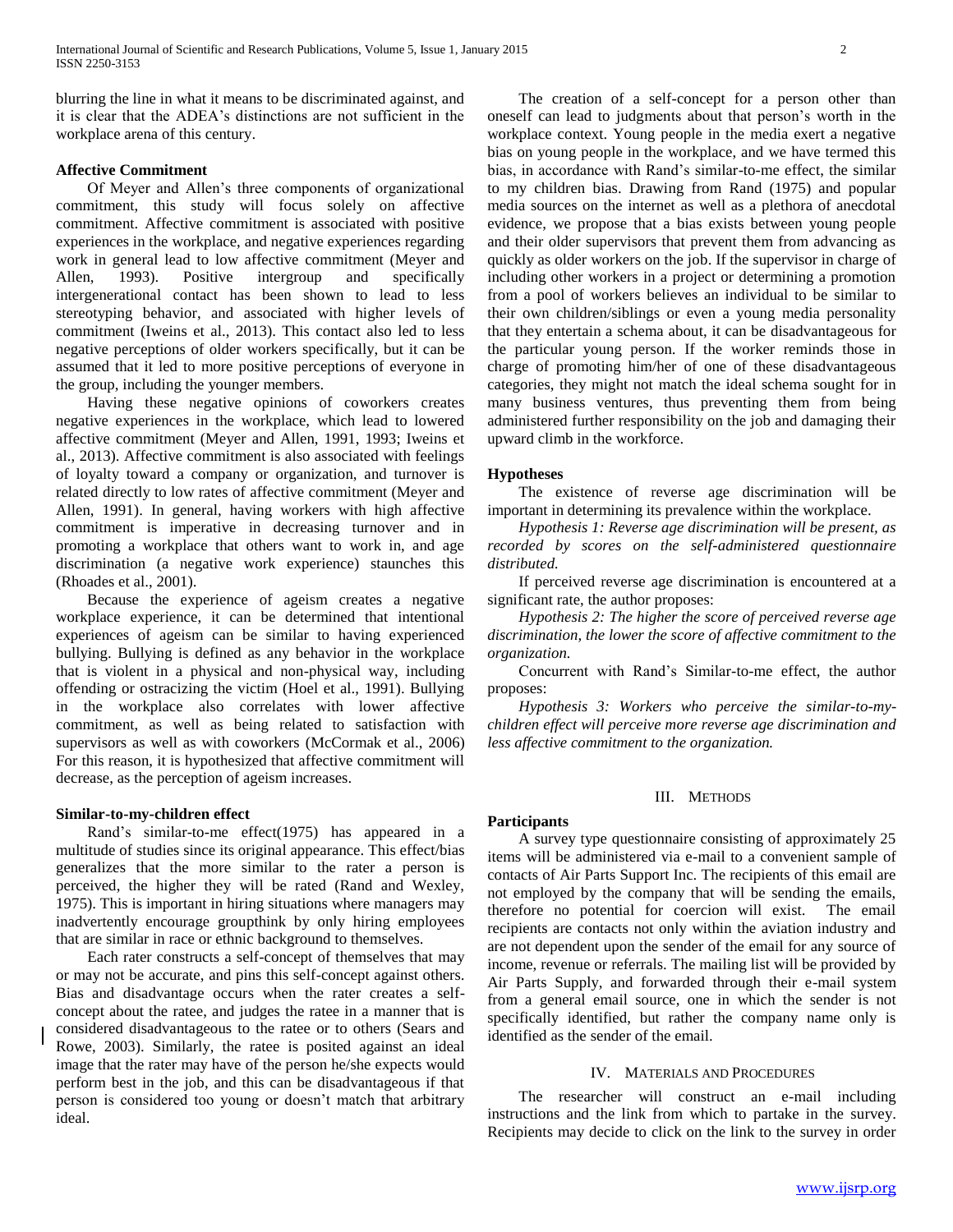to participate. Information will be collected anonymously through Qualtrics, and no personally identifiable data will be asked for. Values and scores resulting from each survey will be kept in aggregate form in a password protected database on the principal investigator's computer.

 The researcher developed questionnaire was adapted from various sources in the literature (e.g. Morrisey, B. 2012; Meyer J.P., Allen N.J.1993; Meyer J.P., Allen N.J.1991) and includes, 24 five-point Likert-type scale items as well as one nominal item designed to measure the similar-to-my children effect. Questions about ageism from About Equal Opportunities' "Have you experienced ageism?" web-based questionnaire (Morrisey, B. 2012) were used to inform the item development as well as the literature on ageism in the workplace (e.g. HartzlerK. J., 2003; Hoel, H., et. al., 1999; Iweins, C., et. al., 2013) significantly altered to fit the Likert style statements required. Some of the adaptations made for this instrument include a focus on ageism towards younger employees as opposed to older employees (see appendix A for instrument) .

 In order to reduce experimenter bias, a number of questions were included randomly in the questionnaire that inquire about racial and gender discrimination in the workplace. These questions were added to reduce response bias in the survey and are limited to no more than four questions in the ageism experiences category.

 Questions to assess affective commitment were adapted loosely from various scales (Meyer J.P., Allen N.J.1993; Meyer J.P., Allen N.J.1991) that assess the three types of workplace commitment, focusing on affective commitment as well as the literature on workplace commitment (Rhoades, L. et al., 2001; McCormack, D., 2006; Meyer J.P., Allen N.J., 1993; Meyer J.P., Allen N.J.,1991). These items were also developed to fit within a five-point Likert-type scale, the scores of which will also be summed in order to determine a total score for affective commitment in the workplace. Because the survey items were constructed by the researcher the validity and reliability of the instrument is not known. The instrument, however, does possess a degree of face validity.

# V. RESULTS

 The survey generated 100 respondents. It is of note to mention that the original number of respondents was 143, however 43 of the surveys had to be removed from statistical consideration due to the massive amount of missing data. The discussion section will provide a possible explanation for this occurrence. Of the 100 respondents, 67 were female, and 33 were male. Due to the breakup of age categories, the amount of respondents that don't fall within the ADEA's protected category of 40 years of age or older ranges from a low of 42% to a high of 61%. Of these respondents, 46%-61% are females not protected by the ADEA, and 33%-57% are males not protected by the law. College attendance within the respondents was much higher than the national average. 89% of respondents had gone to or were in college at the time of the survey, and 72% had at least a 4-year college degree. 41% of the respondents had a master's degree or higher, well above the national average of 7% (National Center for Education Statistics, 2012). Female respondents had at least a college degree at a rate of 17% more than male respondents. Similarly, 92.5% of female respondents had at least gone to or were currently attending college as opposed to 81.8% of male respondents. Of respondents who were married, only 14% had no children. The respondents who were unmarried totaled 52% of the total respondents, with males being more likely to be married than females by 3.9%.

 The Likert Type questions included a range of choices that was categorized as positive or negative to the experience of ageism. Survey takers who had responded "Never" to a question of whether they had ever experienced a particular type of ageism were put into the category "No". Survey taker's who had responded with "Rarely", "Sometimes", "Often", or "All of the Time" indicated that they had experienced the age discrimination at least once. Questions concerning ageism were limited to nine questions, after having eliminated four questions that were included solely to mediate for response bias (questions included experiences of racism and sexism).

 The hypothesis that reverse age discrimination will be present was supported throughout the study, given the specific nature of the questions and the percentage of experiences reported by the respondents. Of the respondents, 78% felt that at some point, others have referred to them as part of an age group instead of an individual. This was experience slightly more by male respondents, whose total responses totaled 78.7% as opposed to female experiences totaling 77.6%. Although only 56.5% of respondents felt that at some point, they have been passed over for an opportunity, there was a significant relationship at .001 significance level between age and having felt at some point that they have been passed over for an opportunity for being considered too young. This is congruent with percentages denoting that 91.6% of respondents in the 16-24 age category felt that they had been passed over for an opportunity because they were considered too young. This is also the age category that falls into the category of highest unemployment according to the Bureau of Labor Statistics, which continues to be highest when adjusted for 20-24 years of age (2013). 72% of respondents felt that at some point, other have assumed things about them due to their age. 74% of female respondents responded positively to this experience as opposed to 71.8% of male respondents. This is further supported by 66.6% of male respondents feeling that at some point, they had been affected because advertisements depict young people as irrational and unable to assume responsibility.

**Table 1.** Age \* Others refer to me as part of an age group instead of an individual.

|                    | Value      | df | Asymp. Sig. (2-sided) |         |
|--------------------|------------|----|-----------------------|---------|
| Pearson Chi-Square | $37.485^a$ | 20 | .010                  |         |
| Likelihood Ratio   | 36.685     | 20 | .013                  |         |
| Linear-by-Linear   | .849       |    | .357                  |         |
| Association        |            |    |                       | srp.org |
| N of Valid Cases   | 100        |    |                       |         |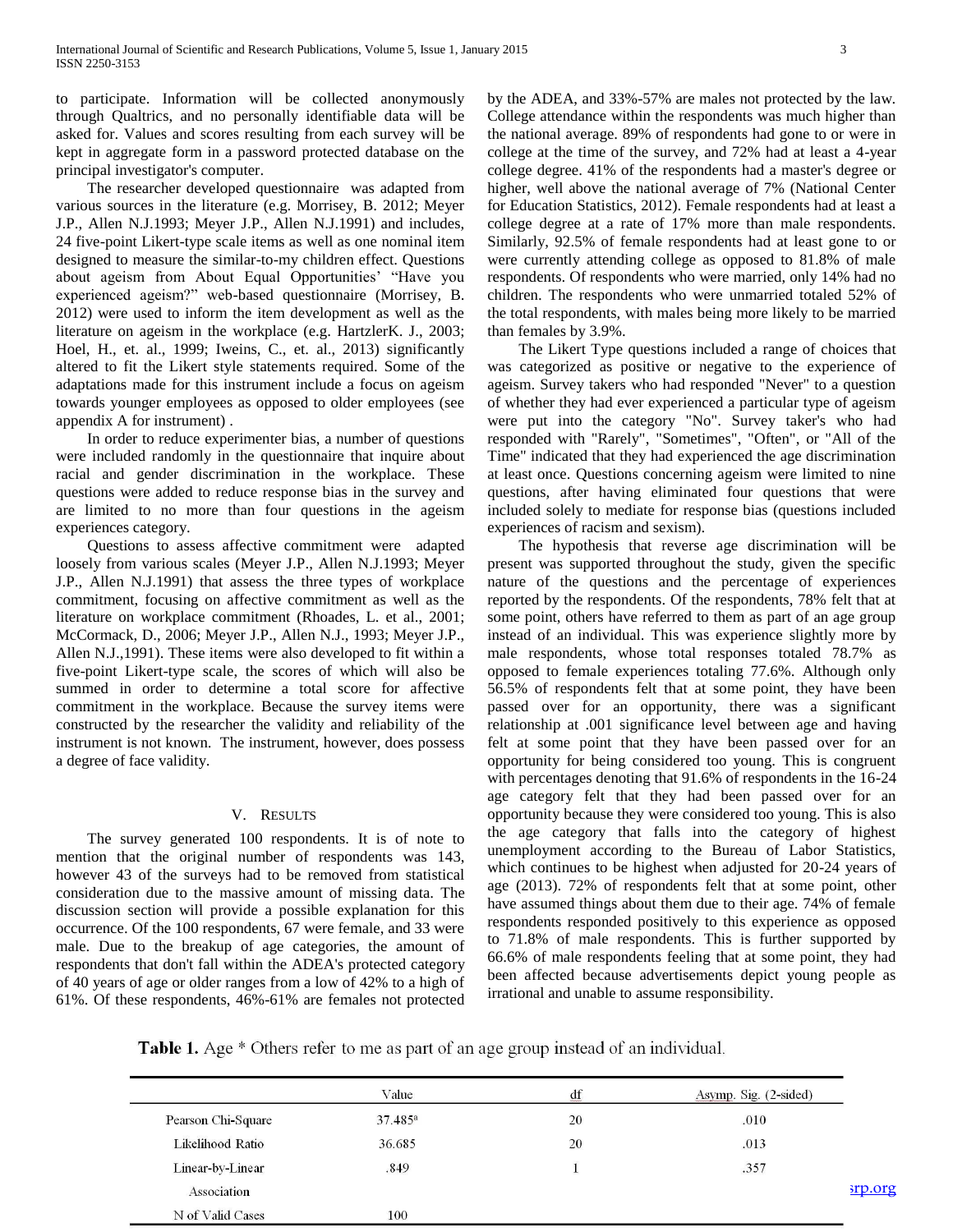|                    | Value               | $\mathrm{d}\mathrm{f}$ | Asymp. Sig. (2-sided) |
|--------------------|---------------------|------------------------|-----------------------|
| Pearson Chi-Square | 45.688 <sup>a</sup> | 20                     | .001                  |
| Likelihood Ratio   | 43.379              | 20                     | .002                  |
| Linear-by-Linear   | 19.632              |                        | .000                  |
| Association        |                     |                        |                       |
| N of Valid Cases   | 99                  |                        |                       |

Table 2. Age\* I have been passed over for an opportunity because I was considered "too young".

**Table 3.** Age\* Others assume things about me due to my age.

|                    | Value                 | $\mathrm{d}\mathrm{f}$ | Asymp. Sig. (2-sided) |
|--------------------|-----------------------|------------------------|-----------------------|
| Pearson Chi-Square | $36.847$ <sup>a</sup> | 20                     | .012                  |
| Likelihood Ratio   | 43.353                | 20                     | .002                  |
| Linear-by-Linear   | 3.508                 |                        | .061                  |
| Association        |                       |                        |                       |
| N of Valid Cases   | 12000000<br>98        |                        |                       |

Table 4. Age\* I feel affected by the fact that young people are rarely depicted in positions of

|                  | Value               | df | Asymp. Sig. (2-<br>sided) |
|------------------|---------------------|----|---------------------------|
| Pearson Chi-     | 33.736 <sup>a</sup> | 20 | .028                      |
| Square           |                     |    |                           |
| Likelihood Ratio | 31.086              | 20 | .054                      |
| Linear-by-Linear | 7.926               |    | .005                      |
| Association      |                     |    |                           |
| N of Valid Cases | 100                 |    |                           |

 In accordance with percentages and statistical significance, Hypothesis 3 was partially supported. Hypothesis 3 states that workers who perceive the similar-to-my-children effect will perceive more reverse age discrimination and less affective commitment to the organization. While there was no relationship between perceiving the similar-to-my-children effect and reporting less affective commitment, there was significance between reporting the similar-to-my-children effect and reporting age discrimination. Of survey takers that responded positively to having experienced the similar-to-my-children effect, 72.2% felt that this caused their supervisor to give them less responsibility. 68.5% of these respondents felt that reminding their coworkers or supervisors of a child or younger sibling cause the supervisor to treat them unfairly (e.g. make jokes on their behalf). Furthermore, 72.2% of respondents felt that this caused the coworker or supervisor to overstep his/her professional boundaries. There was a significant relationship at .05 between gender and having felt that at some point, reminding your coworkers or supervisors of younger siblings or children led that coworker or supervisor to overstep his/her professional boundaries. 91.6% of male respondents responded positively to this, as opposed to 62.5% of female respondents. Furthermore,

power in the media

and having felt that at some point, reminding your coworkers or supervisors of younger siblings or children led that coworker or supervisor to overstep his/her professional boundaries. 100% of respondents who were divorced/separated/widowed felt that at some point, reminding your coworkers or supervisors of younger siblings or children led that coworker or supervisor to overstep his/her professional boundaries. Similarly, 100% of respondents who were married without children felt that at some point, reminding your coworkers or supervisors of younger siblings or children led that coworker or supervisor to overstep his/her professional boundaries.

there is a significant relationship at .05 between marital status

 It is worthy of noting that in many of the categories pertaining to negative ageist behaviors in the similar-to-mychildren category, male respondents scored higher than female respondents in having experienced these behaviors. 66.6% of Female respondents felt that at one point, reminding their coworkers or supervisors of a child or younger sibling led the supervisor or coworker to give them less responsibility as opposed 83.3% of male respondents. 87.5% of female respondents felt that at one point, reminding their coworkers or supervisors of a child or younger sibling led the supervisor or coworker to trust them more while 100% of male respondents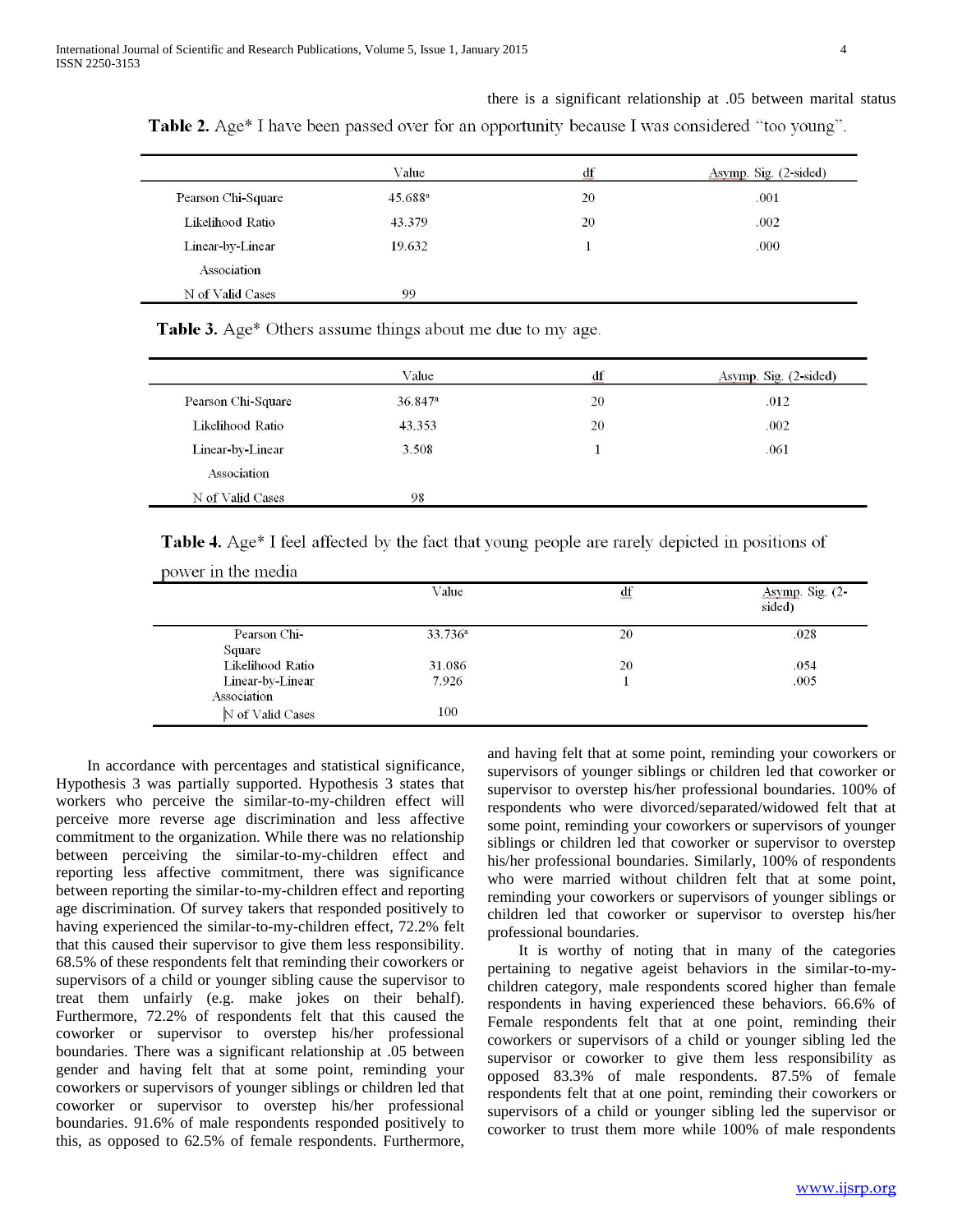assented. Markedly, only 56.5% female respondents felt that at one point, reminding their coworkers or supervisors of a child or younger sibling led the supervisor or coworker to treat them unfairly (make jokes on their behalf) while 91.6% of male respondents reported this. Similarly, 62.5% female respondents felt that at one point, reminding their coworkers or supervisors of a child or younger sibling led the supervisor or coworker to overstep his/her professional boundaries as opposed to 91.6% of male respondents.

 Age played an important role in determining reporting ageist behaviors as related to the similar-to-my-children effect. 72% of respondents ages 16-42 felt that at one point, reminding their coworkers or supervisors of a child or younger sibling led the supervisor or coworker to give them less responsibility. Furthermore, 100% of respondents ages 16-24 felt that at one point, reminding their coworkers or supervisors of a child or younger sibling led the supervisor or coworker to give them less responsibility. 76% of respondents ages 16-42 felt that at one point, reminding their coworkers or supervisors of a child or younger sibling led the supervisor or coworker to treat them unfairly (make jokes on their behalf). 72% of respondents ages 16-42 felt that at one point, reminding their coworkers or supervisors of a child or younger sibling led the supervisor or coworker to overstep their professional boundaries. 80% of respondents ages 16-42 felt that at one point, reminding their coworkers or supervisors of a child or younger sibling led the supervisor or coworker to go easier on them 88% of respondents ages 16-42 felt that at one point, reminding their coworkers or supervisors of a child or younger sibling led the supervisor or coworker to give them less responsibility. Emphasis was given to the category of 16-42, due to most if not all of the respondents falling outside of the protected ADEA category.

 There was a significant relationship at .05 significance level between gender and feeling that others feel entitled to express criticism over their decisions because of their age. This is in concordance with the results that 53% of female respondents felt that at some point, others have felt entitled to express criticism over their decisions because of their age compared to 78.7% of male respondents. There was also a significant relationship at .05 significance level between gender and feeling like you belong at an organization (90.7% of women feel that at some point, they have felt like they belong at their organization and 84.8% of male respondents). Most importantly to this study, there was a significant relationship at .01 between age and feeling that others refer to them as part of an age group instead of an individual. This can be broken down by reporting that 90.4% of respondents in the 16-33 age category felt that at some point other have referred to them as part of an age group instead of an individual. The only other category that was remotely close to this amount was the over 60 category, with a percentage of 83.3%. These findings are similar in that the 16-24 age category (91.6%) and the age category (86.6%) had the highest scores. There was also a predictable significant relationship at .05 between age and having felt that at some point, they have felt affected by the fact that young people are rarely depicted in positions of power in the media. The age category of 16-24 was by far the highest scoring category, with a percentage of 91.6%.

#### VI. DISCUSSION

 Contrary to some of the literature, the findings illustrate a marked difference in the experience of ageism in favor of women. The United States as a country that finds more value in workers who are continuously employed leads to a penalty that childbearing women pay. For this reason, studies have indicated that women of childbearing age -premenopausal and generally falling under the unprotected ADEA category- are more subject to discrimination on basis of age and marital status (Duncan & Loretto, 2004). Furthermore, the viewpoint that women are seen as only useful when in the sexualized phase of youth creates a clear basis for age discrimination among older women in the workplace. This, however was and was not supported in the study. Due to the nature of the study focusing on age discrimination based on youth, it was found that in general, men rated more experiences of ageism than did women. More men, in both the category of experiences of ageism and in the similar-tomy-children category reported more age discrimination than females. Less men feeling as if they belong at an organization might be due to them reporting having experienced ageist discrimination more often than women. Younger men seemed to suffer more age discrimination than the younger female respondents. However, the issue of ethnicity may also play into this. Due to the survey being a convenient sample, the majority of respondents were primarily Spanish speakers living in the United States. This might indicate than Spanish speakers in the United States (many assumed to be of Hispanic or Spanish origin) may have a different mechanic regarding age discrimination and what it means to be an adult. Among Spanish speaking adults in the United States, the standards for what it means to be a man and therefore worthy of being given responsibility and promoted may be stricter than the standards of what it means to be a woman, leading up to increased age discrimination among male Spanish speaking Americans.

 The high amount of attrition in the study (the amount of people who completed the surveys fully was low compared to the overall respondents) might be due to the nature of the questions being asked. Respondents may feel that responding to questions regarding workplace discrimination may pose threat to their jobs or workplace commitments, and may have chosen not to answer. The majority of the missing data begins when the survey asks the respondents to rate whether a discriminatory experience has happened to them. Despite measures taken to ensure respondents of the anonymity of their responses, there exists a certain mistrust of electronic devices due to the identifiable nature of IP addresses.

#### VII. LIMITATIONS

 The study is limited in its manner of distribution and in being a convenient sample. For this reason, it cannot be generalized to the public. The sample had a general education level well above the national average, which likely stems from the personal and professional circle of the author. Due to this, the sample is largely Spanish speaking and predominantly female. Although the homogeneity of the group is a limitation, it also poses a unique data set not common within the literature.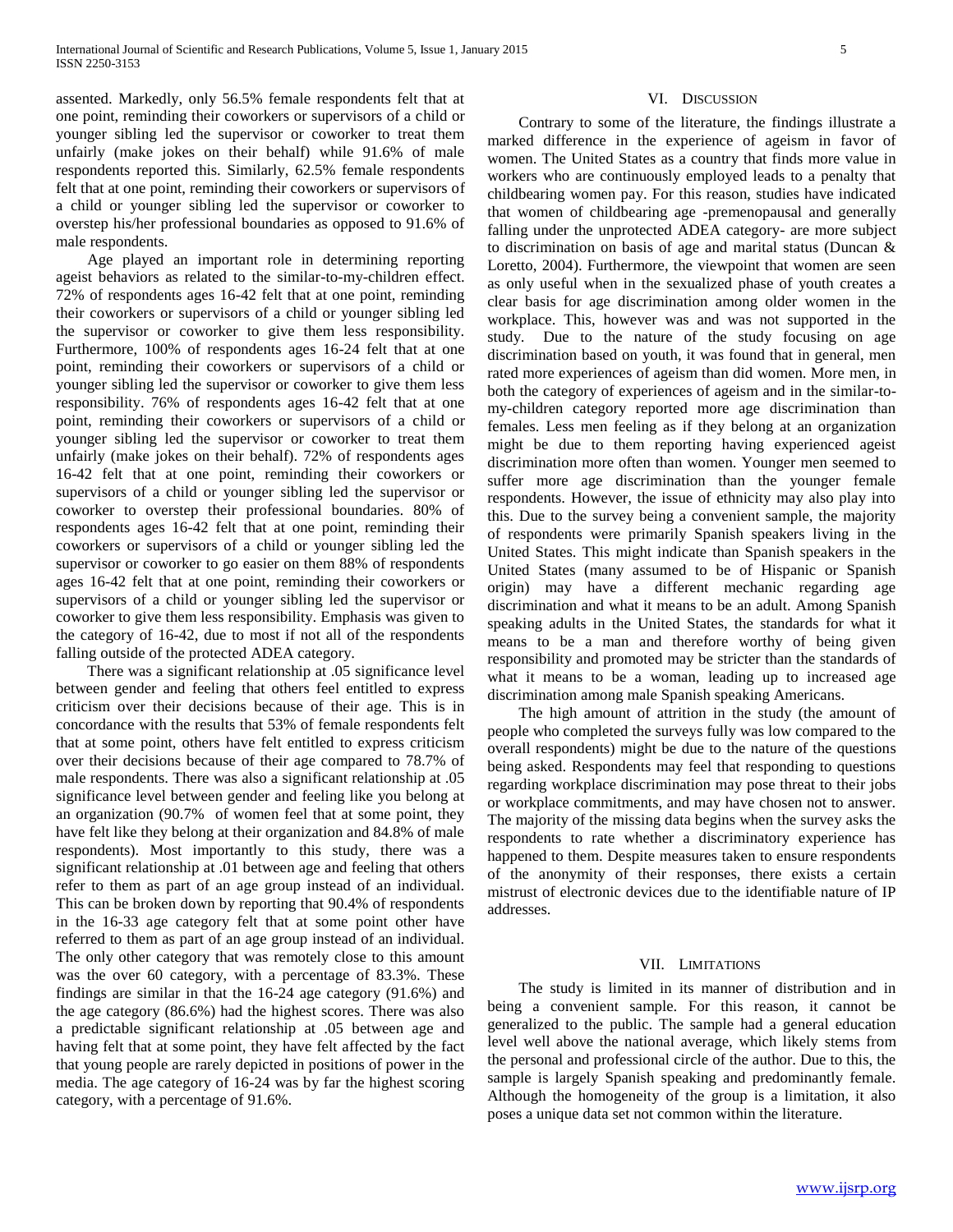The personal and potentially inflammatory nature of the questions in the survey also pose a limitation to the honesty of the responses. Respondents may have been discouraged from giving honest answers due to fear of retaliation from management should they disclose some sort of illegal discrimination in their workplaces. Respondents may have feared being labeled a whistleblower and therefore their answers may be skewed or biased. Similarly, due to being a fully online measure, test proctoring was impossible. Lack of a test proctor may make lying or biased responses easier to occur. This could potentially damage the internal validity of the study.

 Furthermore, the study was completed in fully nonparametric and exclusively nominal data gathering. This can prove to be a limitation due to the limited information available on the ages of the respondents. A nominal age category was chosen over direct input of ages due to response bias and dishonesty about age. The author hopes that masking true age with a category while still fully serving the needs of the study would lead to more honest answers. In future studies regarding the ADEA, care will be taken in order to ensure that age categories are differentiated by the categories under and over 40 (protected or not protected).

#### **REFERENCES**

- [1] Age Discrimination in Employment Act. (1967) Pub. L. No. 90-202, 29 U.S.C. § 621 through 29 U.S.C. § 634
- [2] Bureau of Labor Statistics. (2013). Labor Force Statistics from the Current Population Survey. Retrieved from: http://www.bls.gov/web/empsit/cpseea10.htm
- [3] Duncan, C., & Loretto, W. (2004). Never the right age? gender and agebased discrimination in employment. Gender, Work and Organization, 11(1), 95-115. doi:http://dx.doi.org/10.1111/j.1468-0432.2004.00222.x
- [4] Hartzler K. J. 2003. Reverse Age Discrimination Under the Age Discrimination in Employment Act: Protecting All Members of the Protected Class, 38 Val. U. L. Rev. 217.
- [5] Available at: http://scholar.valpo.edu/vulr/vol38/iss1/6
- [6] Hoel, H., Rayner, C., Cooper, C.L. (1999), "Workplace bullying". International Review of Industrial and Organizational Psychology, Wiley, Chichester, Vol. Vol. 14 pp.195-230
- [7] Iweins, C., Desmette, D., Yzerbyt, V., & Stinglhamber, F. (2013). Ageism at work: The impact of intergenerational contact and organizational multiage perspective. European Journal of Work and Organizational Psychology, 22(3), 331-346. doi:http://dx.doi.org/10.1080/1359432X.2012.748656
- [8] Lacy, D. (2005). You are not quite as old as you think: Making the case for reverse age discrimination under the ADEA. Berkeley Journal of employment and labor law, 26(2).
- [9] McCormack, D., Casimir, G., Djurkovic, N., & Yang, L. (2006). The concurrent effects of workplace bullying, satisfaction with supervisor, and

satisfaction with co-workers on affective commitment among schoolteachers in china. International Journal of Conflict Management, 17(4), 316-331. Retrieved from http://ezproxy.fiu.edu/login?url=http://search.proquest.com/docview/19904 4552?accountid=10901

- [10] Meyer, J. P., Allen, N. J., & Smith, C. A. (1993). Commitment to organizations and occupations: Extension and test of a three-component conceptualization. Journal of Applied Psychology, 78(4), 538-551. doi:http://dx.doi.org/10.1037/0021-9010.78.4.538
- [11] Meyer, J. P., Allen N.J. (1991).A three-component conceptualization of organizational commitment.Human Resource Management Review. Volume 1, Issue 1, Spring 1991, Pages 61-89, ISSN 1053-4822, http://dx.doi.org/10.1016/1053-4822(91)90011-Z.
- [12] Morrisey, B. (2012). Have you experienced Ageism? About Equal Opportunities. Retrieved from Retrieved from  $\mathbb{R}$ http://www.aboutequalopportunities.co.uk/have-you-experiencedageism.html
- [13] National Center for Education Statistics. (2013) Fast Facts: Educational Attainment. Retrieved from: http://nces.ed.gov/fastfacts/display.asp?id=27
- [14] Rand, T. M., &Wexley, K. N. (1975).Demonstration of the effect, "similar to me," in simulated employment interviews. Psychological Reports, 36(2), 535-544. Retrieved from http://ezproxy.fiu.edu/login?url=http://search.proquest.com/docview/61605 3821?accountid=10901
- [15] Rhoades, L., Eisenberger, R., & Armeli, S. (2001). Affective commitment to the organization: The contribution of perceived organizational support. Journal of Applied Psychology, 86(5), 825-836. doi:http://dx.doi.org/10.1037/0021-9010.86.5.825
- [16] Sears, G. J., & Rowe, P. M. (2003). A personality-based similar-to-me effect in the employment interview: Conscientiousness, affect-versus competence-mediated interpretations, and the role of job relevance. Canadian Journal of Behavioural Science/Revue Canadienne Des Sciences Du Comportement, 35(1), 13-24. doi:http://dx.doi.org/10.1037/h0087182
- [17] Snape, E., & Redman, T. (2003). Too old or too young? the impact of perceived age discrimination. Human Resource Management Journal, 13(1), 78-89. Retrieved from http://ezproxy.fiu.edu/login?url=http://search.proquest.com/docview/19941 9077?accountid=10901 U.S. Equal Opportunity in Employment Commission. (2014) Retrieved from: http://www.eeoc.gov/laws/types/age.cfm
- [18] Webb, T. 2003. "Reverse" age discrimination: are "younger" employees protected? Minnesota Bench Bar Association. Vol. 60, No. 10.
- [19] Westman, J. C. (1991). Juvenile ageism: Unrecognized prejudice and discrimination against the young. Child Psychiatry and Human Development,  $21(4)$ ,  $237-256$ . Retrieved from http://ezproxy.fiu.edu/login?url=http://search.proquest.com/docview/61797 0388?accountid=10901

#### AUTHORS

**First Author** – Tatny G. Castanet, B.A **Second Author** – Toni DiDona, PhD.

Appendix A

Instrument 1 Carlos Albizu University Miami Campus Study Title: Discrimination in The Aviation Industry Principal Investigator: Tatny G. Castanet Supervisor: Toni Didona

You are invited to participate in a research study designed to look at perceived differences in the workplace, including discriminatory issues with ethnicity, age, and gender. This consent form gives you detailed information about the research study so that you may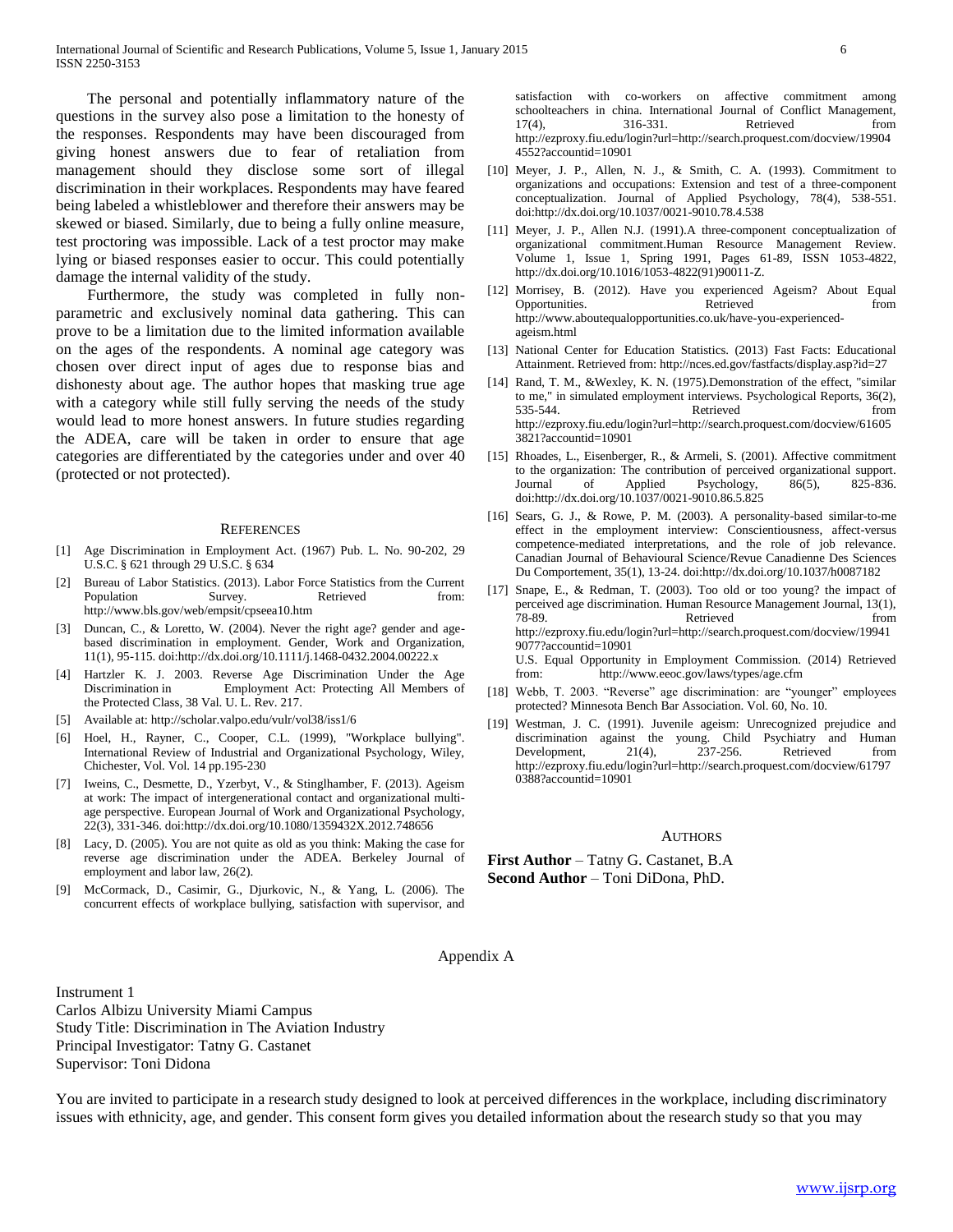International Journal of Scientific and Research Publications, Volume 5, Issue 1, January 2015 7 ISSN 2250-3153

decide whether or not you wish to be a part of this research study. Once you understand the study, you will be asked if you wish to participate.

# **Procedure**

If you agree to participate in this study, you will be asked to fill out a web-based survey questionnaire consisting of 26 questions, that should take about 20 minutes of your time. Questions are designed to determine certain perceptions people have of others within the workplace environment.

#### **Risks and Inconveniences**

There are no known risks to participating in this study. You may feel some discomfort in responding to questions of a personal nature. If at any time you feel uncomfortable, you should exit the browser window.

# **Benefits**

Results collected from this study may advance a better understanding of workplace perceptions and discrimination, and may benefit the general advancement of scientific knowledge.

# **Confidentiality**

No personally identifiable information will be collected in connection with this study, and aggregate scores will remain confidential and secured in a password protected database on the Principal Investigators computer. When the results of the research are published or discussed in conferences, no information will be included that would reveal your identity.

# **Voluntary Participation and Withdrawal**

You are free to choose not to participate and if you do become a subject you are free to withdraw from this study at any time during its course.

# **Questions**

Please feel free to ask about anything you don't understand and to consider this research and the consent form carefully – as long as you feel is necessary – before you make a decision. If you have further questions about this project or if you have a research-related problem, you may contact the Principal Investigator Tatny Castanet at tcastanet964@sunmail.albizu.edu or by phone at (786) 343- 3151. If there are questions you do not feel comfortable asking the investigator, you may contact project supervisor Toni DiDona at tdidona@albizu.edu.

Q1 I have read, understood, and printed a copy of, the above consent form and desire of my own free will to participate in this study.

- $Q$  Yes  $(1)$
- $Q \text{ No} (2)$

If No Is Selected, Then Skip To End of Survey

Appendix B Demographics

Q2 What is your gender?

- Female (1)
- $\overline{Q}$  Male (2)

Q3 What is your current age? (U.S. Census)

- $\text{O}$  16 to 24 (1)
- $Q$  25 to 33 (2)
- $Q$  34 to 42 (3)
- $Q$  43 to 51 (4)
- $\bigcirc$  52 to 60 (5)
- $\bigcirc$  60 or over (6)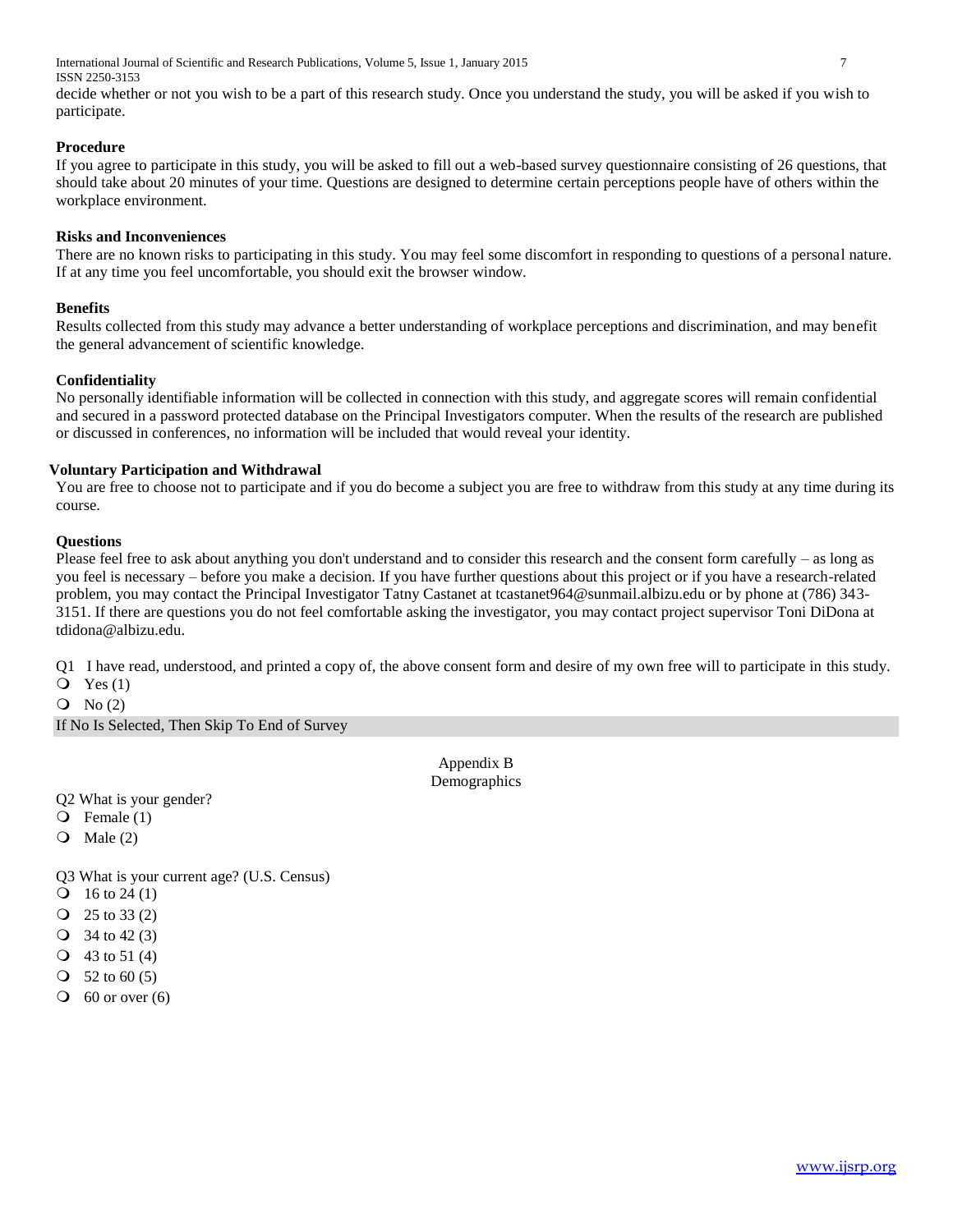Q4 What is the highest level of education you have completed?

- Less than High School (1)
- High School / GED (2)
- O Some College (3)
- 4-year College Degree (4)
- O Masters Degree (5)
- O Doctoral or Professional Degree (6)
- Q5 What is your combined annual household income?
- $\text{O}$  0 19,000 (1)
- $Q$  20,000 39,999 (2)
- $Q$  40,000 59,999 (3)
- $\bigcirc$  60,000 79,999 (4)
- $\Omega$  80,000 99,999 (5)
- **O** 100,000 or more (6)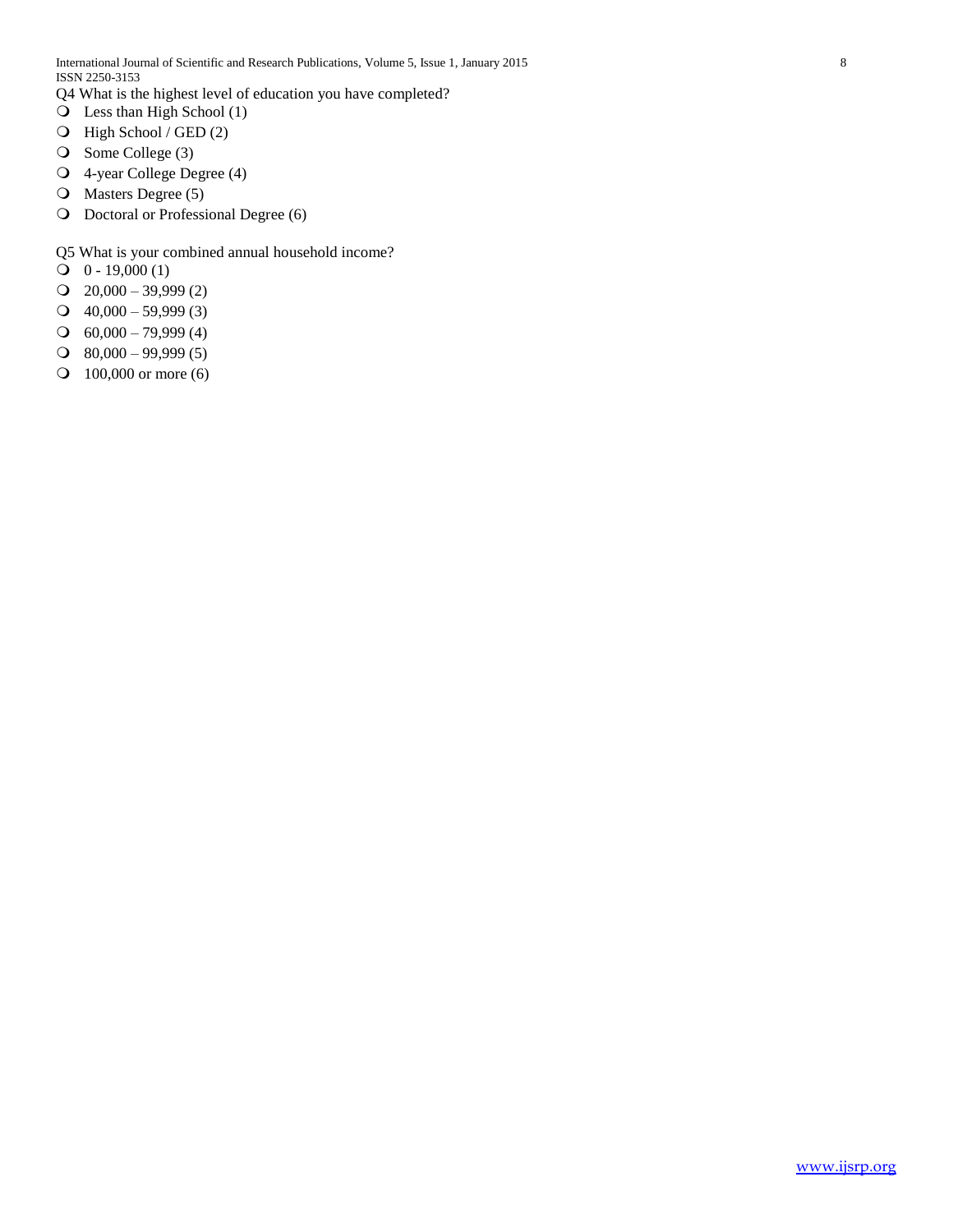- Q6 What is your primary language (i.e., the one you speak most of the time)?
- $\overline{Q}$  English (1)
- $\overline{O}$  Spanish (2)
- $\overline{O}$  Chinese (3)
- Arabic (4)
- $\overline{Q}$  German (5)
- Other (specify) (6) \_\_\_\_\_\_\_\_\_\_\_\_\_\_\_\_\_\_\_\_

Q7 What country do you reside in for most of the year?

- United States of America (1)
- Venezuela (2)
- United Kingdom (3)
- Saudi Arabia (4)
- $\overline{Q}$  China (5)
- $\overline{O}$  Other (6)
- Q8 What is your current status?
- $\bigcirc$  Single, never married (1)
- Married without children (2)
- $\Omega$  Married with children (3)
- Divorced/ Separated/ Widowed (4)
- $\overline{Q}$  Living w/ partner (5)
- Q9 How many employees work in your establishment?
- $Q_1$  1-4 (1)
- $Q$  5-9 (2)
- $Q$  10-19 (3)
- $Q$  20-49 (4)
- $\textcircled{1}$  50-99 (5)
- $Q$  150+ (6)

Q10 Which of the following best describes your level of employment?

- $\bigcirc$  Not employed (1)
- $\bigcirc$  Student (2)
- Entry-level (3)
- Support Staff (4)
- **O** Middle Management (5)
- Upper Management (6)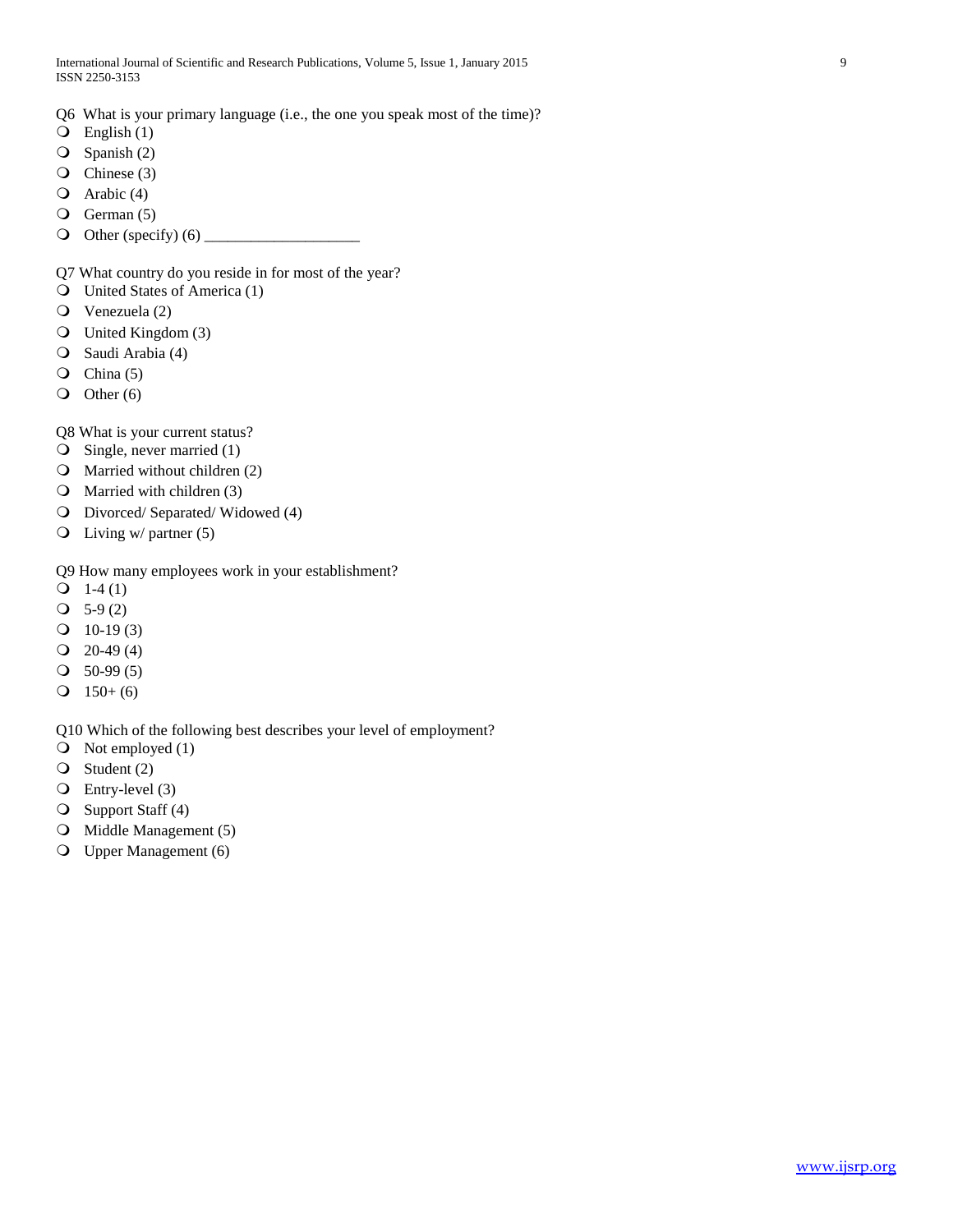International Journal of Scientific and Research Publications, Volume 5, Issue 1, January 2015 10 ISSN 2250-3153

# Appendix C Instrument

# Q11 How often do you feel these statements apply to you:

|                                                                                                                                                   | Never $(1)$ | Rarely (2) | Sometimes (3) | Often $(4)$ | All of the time<br>(5) |
|---------------------------------------------------------------------------------------------------------------------------------------------------|-------------|------------|---------------|-------------|------------------------|
| I feel affected<br>because<br>advertisements<br>depict my<br>ethnicity/race as<br>irrational and<br>unable to<br>assume<br>responsibility.<br>(1) | $\circ$     | $\bigcirc$ | $\bigcirc$    | $\bigcirc$  | $\bigcirc$             |
| Others refer to<br>me as part of<br>an age group<br>instead of an<br>individual. $(2)$                                                            | $\circ$     | $\bigcirc$ | $\bigcirc$    | $\bigcirc$  | $\bigcirc$             |
| I have been<br>passed over for<br>an opportunity<br>because I was<br>considered "too<br>young". $(3)$                                             | $\bigcirc$  | $\circ$    | $\bigcirc$    | $\bigcirc$  | $\bigcirc$             |
| I have felt the<br>need to lie<br>about my age to<br>be considered<br>for an                                                                      | $\bigcirc$  | $\bigcirc$ | $\bigcirc$    | $\bigcirc$  | $\bigcirc$             |
| opportunity. (4)<br>Others refer to<br>me as part of an<br>ethnic group<br>instead of an<br>individual. (5)                                       | $\bigcirc$  | $\bigcirc$ | $\bigcirc$    | $\bigcirc$  | $\bigcirc$             |
| <b>Others</b> assume<br>things about<br>me due to my<br>age. (6)                                                                                  | $\bigcirc$  | $\bigcirc$ | $\bigcirc$    | $\bigcirc$  | $\bigcirc$             |
| I feel affected by<br>the fact that<br>young people<br>are rarely<br>depicted in<br>positions of<br>power in the<br>media. (7)                    | $\bigcirc$  | $\bigcirc$ | $\bigcirc$    | $\bigcirc$  | $\bigcirc$             |
| Others feel<br>entitled to<br>express criticism<br>over my<br>decisions<br>because of my<br>age. (8)                                              | $\bigcirc$  | $\bigcirc$ | $\bigcirc$    | $\circ$     | $\bigcirc$             |

[www.ijsrp.org](http://ijsrp.org/)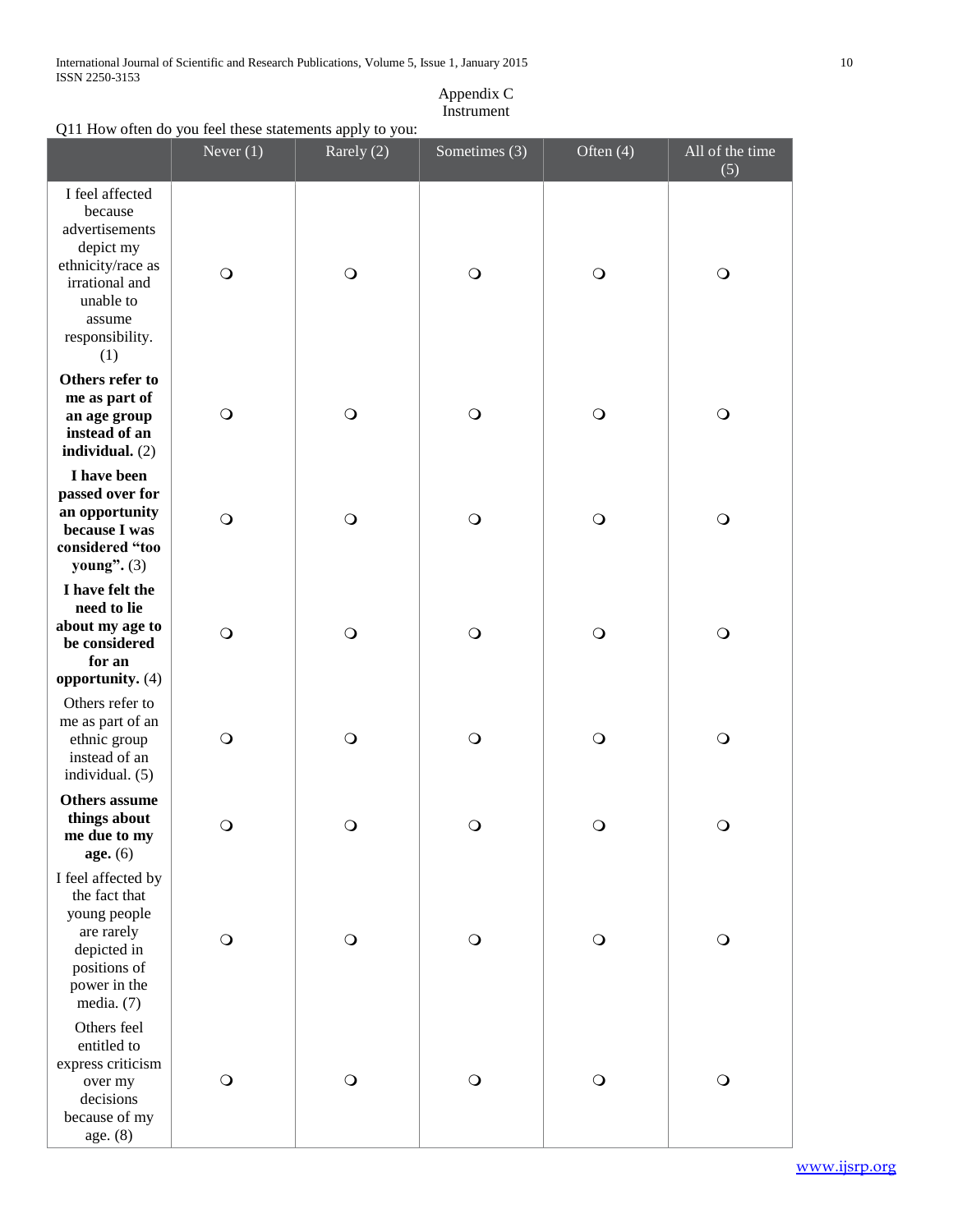| LOON 2200-3133                                                                                                                                |            |            |            |            |            |
|-----------------------------------------------------------------------------------------------------------------------------------------------|------------|------------|------------|------------|------------|
| Others assume<br>things about me<br>because of my<br>race/ethnicity.<br>(9)                                                                   | $\bigcirc$ | $\bigcirc$ | $\bigcirc$ | $\bigcirc$ | $\circ$    |
| Others have told<br>me that if I were<br>older, people<br>would treat me<br>differently. (10)                                                 | $\circ$    | $\bigcirc$ | $\circ$    | $\circ$    | $\circ$    |
| Others assume<br>things about me<br>because of my<br>gender. $(11)$                                                                           | $\bigcirc$ | $\bigcirc$ | $\bigcirc$ | $\bigcirc$ | $\bigcirc$ |
| I have felt hurt<br>or humiliated<br>because of<br>comments about<br>my age. (12)                                                             | $\bigcirc$ | $\bigcirc$ | $\bigcirc$ | $\bigcirc$ | $\circ$    |
| I feel affected<br>because<br>advertisements<br>depict young<br>people as<br>irrational and<br>unable to<br>assume<br>responsibility.<br>(13) | $\bigcirc$ | $\circ$    | $\circ$    | $\circ$    | $\circ$    |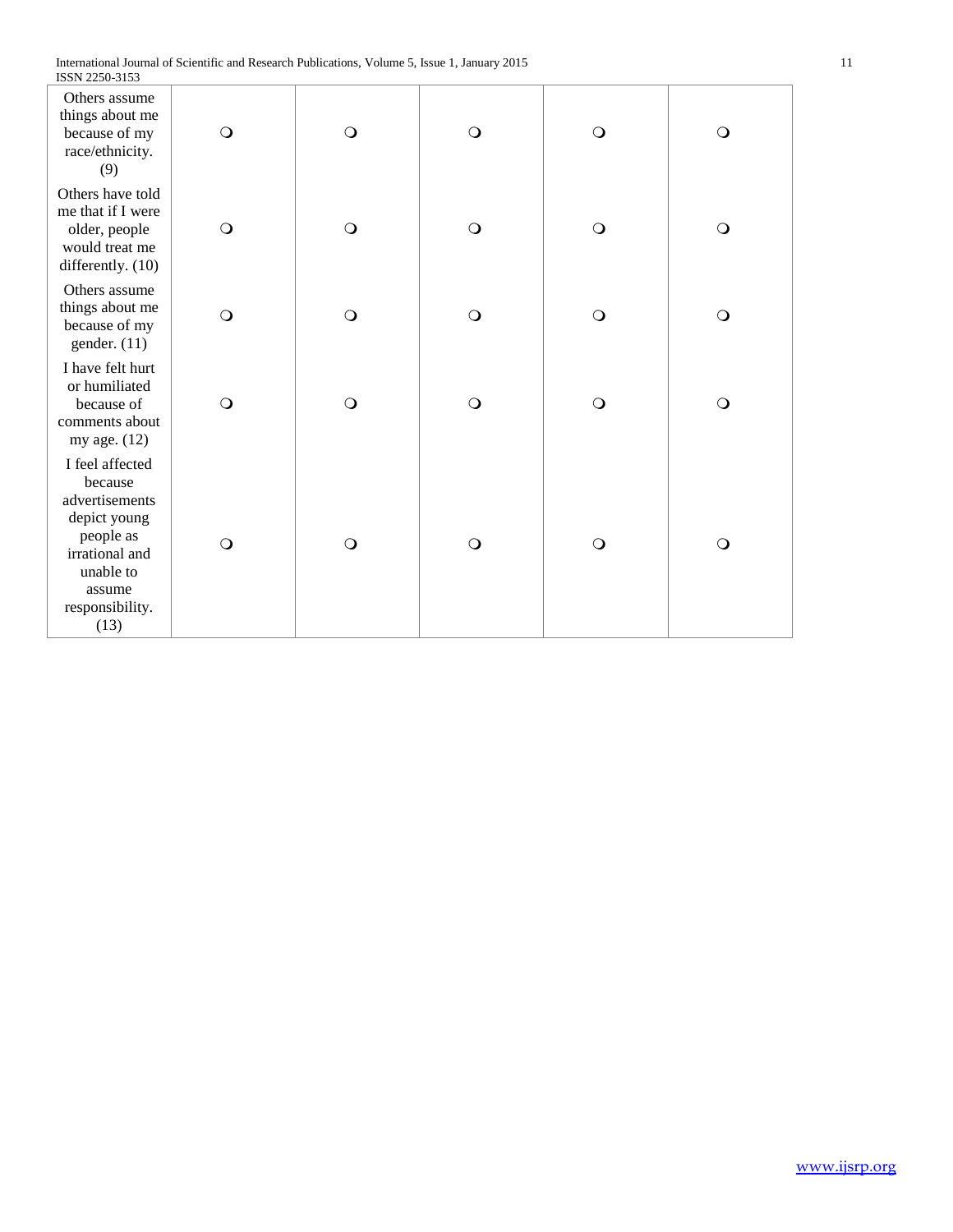International Journal of Scientific and Research Publications, Volume 5, Issue 1, January 2015 12 ISSN 2250-3153

Q12 How often do you feel these statements apply to you:

|                                                                                     | Never $(1)$ | Rarely (2) | Sometimes (3) | Often $(4)$ | All of the Time<br>(5) |
|-------------------------------------------------------------------------------------|-------------|------------|---------------|-------------|------------------------|
| I feel emotional<br>attachment to<br>my job and the<br>people I work<br>with. $(1)$ | $\circ$     | $\circ$    | $\bigcirc$    | $\circ$     | $\circ$                |
| I feel that this<br>company<br>deserves my<br>loyalty and<br>commitment. (2)        | $\circ$     | $\bigcirc$ | $\bigcirc$    | $\bigcirc$  | $\circ$                |
| I feel like part of<br>a family in this<br>organization. (3)                        | $\circ$     | $\bigcirc$ | $\circ$       | $\circ$     | $\circ$                |
| I want to work<br>at this<br>organization<br>until I retire. $(4)$                  | $\circ$     | $\bigcirc$ | $\circ$       | $\circ$     | $\circ$                |
| I feel like I<br>belong at this<br>organization. (5)                                | $\circ$     | $\bigcirc$ | $\circ$       | $\circ$     | $\circ$                |
| This company's<br>problems are<br>also my own<br>problems. (6)                      | $\circ$     | $\bigcirc$ | $\circ$       | $\circ$     | $\circ$                |
| I do not feel<br>proud of where I<br>work. (7)                                      | $\circ$     | $\bigcirc$ | $\circ$       | $\bigcirc$  | $\circ$                |